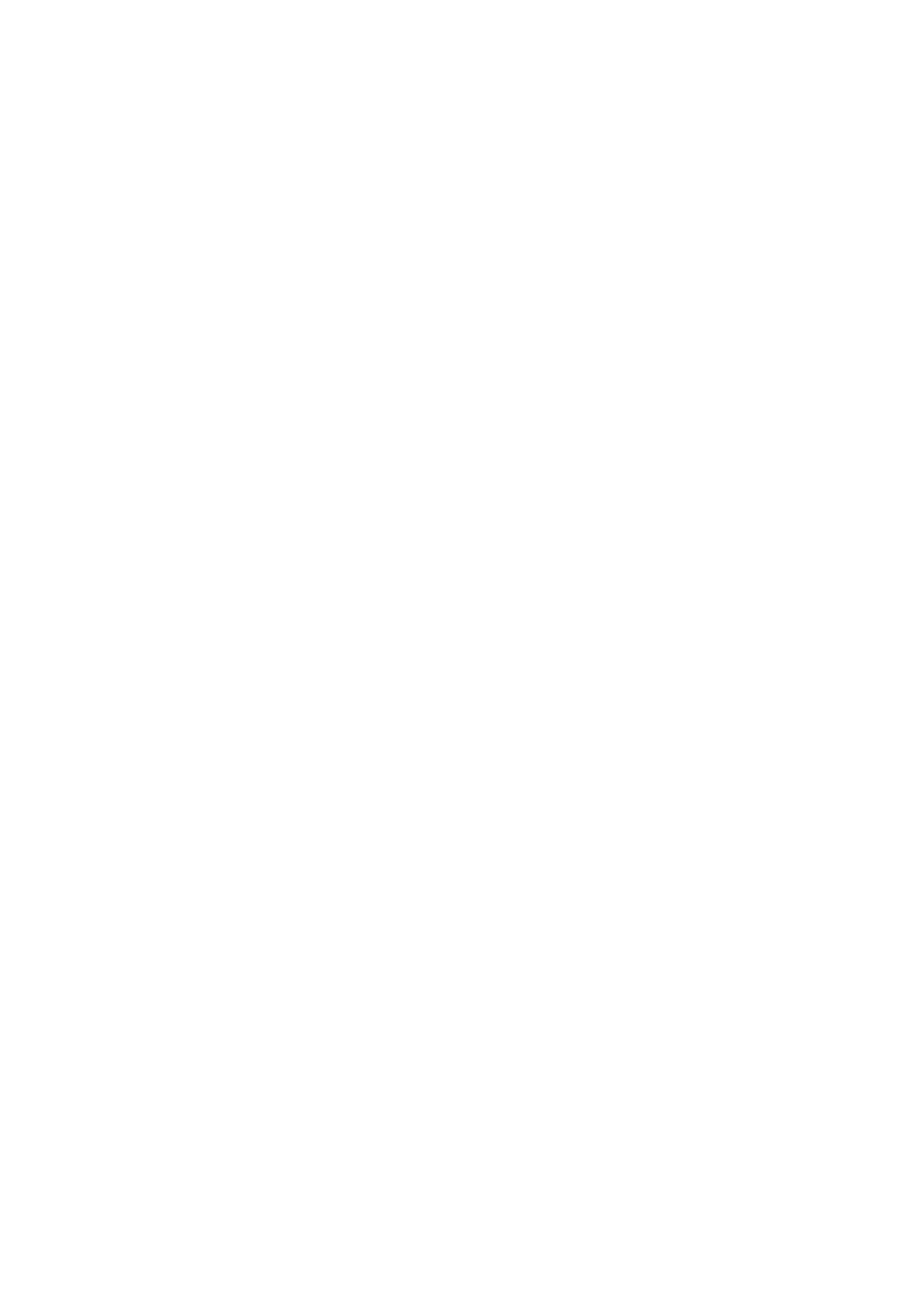

# **1 Welcome**

# **2 Apologies**

Resolution number UH/2022/61 MOVED by Chairperson L Whyte, seconded by Deputy Chairperson M Miles: **That the Upper Harbour Local Board:**

**a) accept the apology from Member Brian Neeson, JP.**

# **CARRIED**

# **3 Declaration of Interest**

There were no declarations of interest.

# **4 Confirmation of Minutes**

Resolution number UH/2022/62

MOVED by Chairperson L Whyte, seconded by Member N Mayne:

# **That the Upper Harbour Local Board:**

**a) confirm that the ordinary minutes of its meeting, held on Thursday, 16 June 2022, including the confidential section, will be confirmed at its meeting on 21 July 2022.**

**CARRIED**

# **5 Leave of Absence**

There were no leaves of absence.

# **6 Acknowledgements**

There were no acknowledgements.

**7 Petitions**

There were no petitions.

**8 Deputations**

There were no deputations.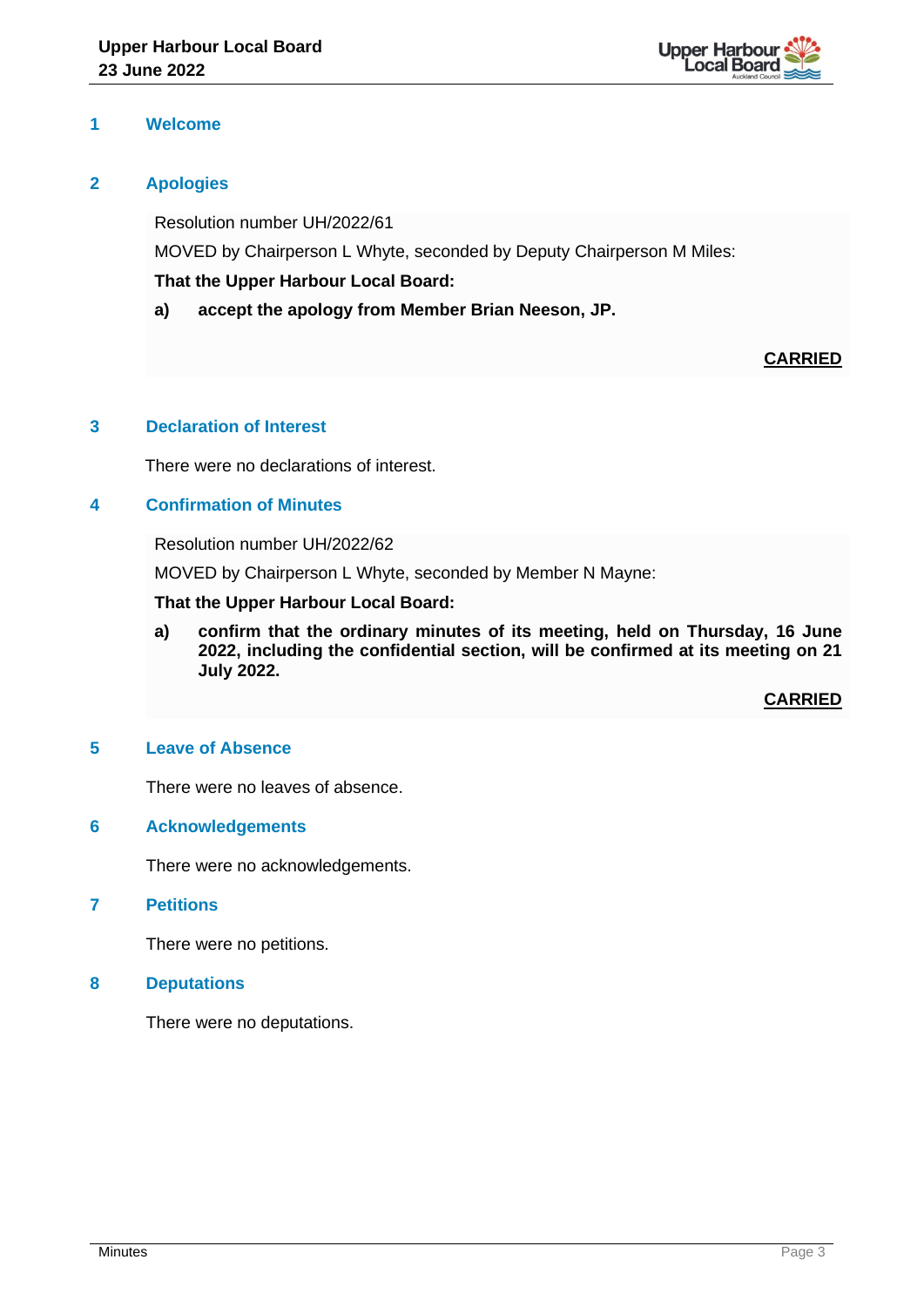

# **9 Public Forum**

# **9.1 Duncan Gross - Upper Harbour Drive Cycleway Separation**

Resolution number UH/2022/63

MOVED by Member U Casuri Balouch, seconded by Member A Atkinson:

**That the Upper Harbour Local Board:**

**a) receive the presentation from Duncan Gross and thank him for his attendance.**

# **CARRIED**

# **10 Extraordinary Business**

There was no extraordinary business.

The meeting was adjourned at 9.52am and reconvened at 9.55am.

# **11 Adoption of the Upper Harbour Local Board Local Board Agreement 2022/2023**

The Senior Local Board Advisor, Heather Skinner and the Manager Local Board Financial Advisors, Mark Purdie were in attendance to support the item.

Resolution number UH/2022/64

MOVED by Chairperson L Whyte, seconded by Deputy Chairperson M Miles:

## **That the Upper Harbour Local Board:**

- **a) adopt the local content for the Annual Budget, which includes the Upper Harbour Local Board Agreement 2022/2023, the message from the chair, and approved local board advocacy (Attachment A)**
- **b) adopt a local fees and charges schedule for 2022/2023 (Attachment B)**
- **c) delegate authority to the Chair to make any final changes to the local content for the Annual Budget 2022/2023 (the Upper Harbour Local Board Agreement 2022/2023, message from the chair, and local board advocacy)**
- **d) note that the resolutions of this meeting will be reported back to the Governing Body when it meets to adopt the Annual Budget 2022/2023, including each Local Board Agreement, on 29 June 2022.**

**CARRIED**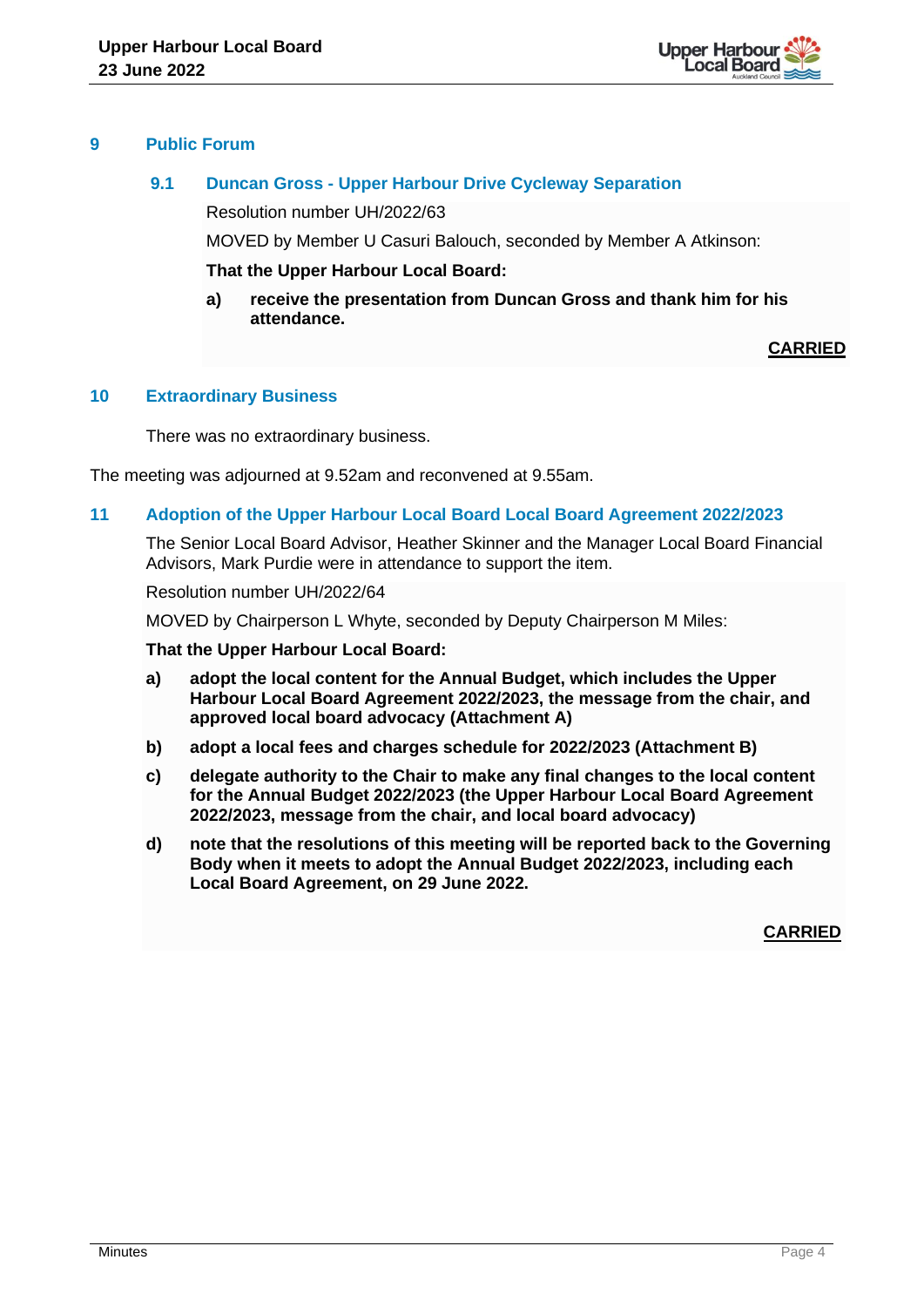

## **12 Approval of the Upper Harbour Local Board Auckland Emergency Management work programme 2022/2023**

The Head of Resilience,Melanie Hutton and the Resilience Advisor Local Boards and Community, Rachael Mercer were in attendance to support the item.

Resolution number UH/2022/65

MOVED by Member N Mayne, seconded by Member A Atkinson:

## **That the Upper Harbour Local Board:**

**a) approve the Auckland Emergency Management work programme 2022/2023 (Attachment A to the agenda report).**

## **CARRIED**

## **13 Approval of the 2022/2023 Upper Harbour Local Board Infrastructure and Environmental Services Work Programme**

The Relationships Advisor, Brandii Stephano was in attendance to support the item. Resolution number UH/2022/66

MOVED by Chairperson L Whyte, seconded by Deputy Chairperson M Miles:

**That the Upper Harbour Local Board:**

- **a) approve its 2022/2023 Infrastructure and Environmental Services work programme and associated budgets, set out in Attachment A to the agenda report subject to the following changes:**
	- **i) remove activity ID: 634, Upper Harbour New Kiwis Zero Waste Initiative**
	- **ii) increase locally driven Initiatives operational budget for activity ID: 716, Upper Harbour ecology initiatives assistance programme to \$100,000**
	- **iii) amend activity name ID: 1441 to Upper Harbour Construction Waste Education and Leadership**
	- **iv) increase locally driven Initiatives operational budget for activity ID: 1441, Upper Harbour Construction Waste Education and Leadership to \$45,000**
	- **v) remove activity ID: 3016, Upper Harbour circular economy programme.**

#### **CARRIED**

Note: Under Standing Order 1.9.7 Member Mayne requested that their dissenting vote be recorded.

Resolution number UH/2022/67

MOVED by Member N Mayne, seconded by Member A Atkinson:

## **That the Upper Harbour Local Board:**

**b) request that officers present the Upper Harbour circular economy programme proposal for consideration as part of the 2023/2024 work programme development discussions.**

# **CARRIED**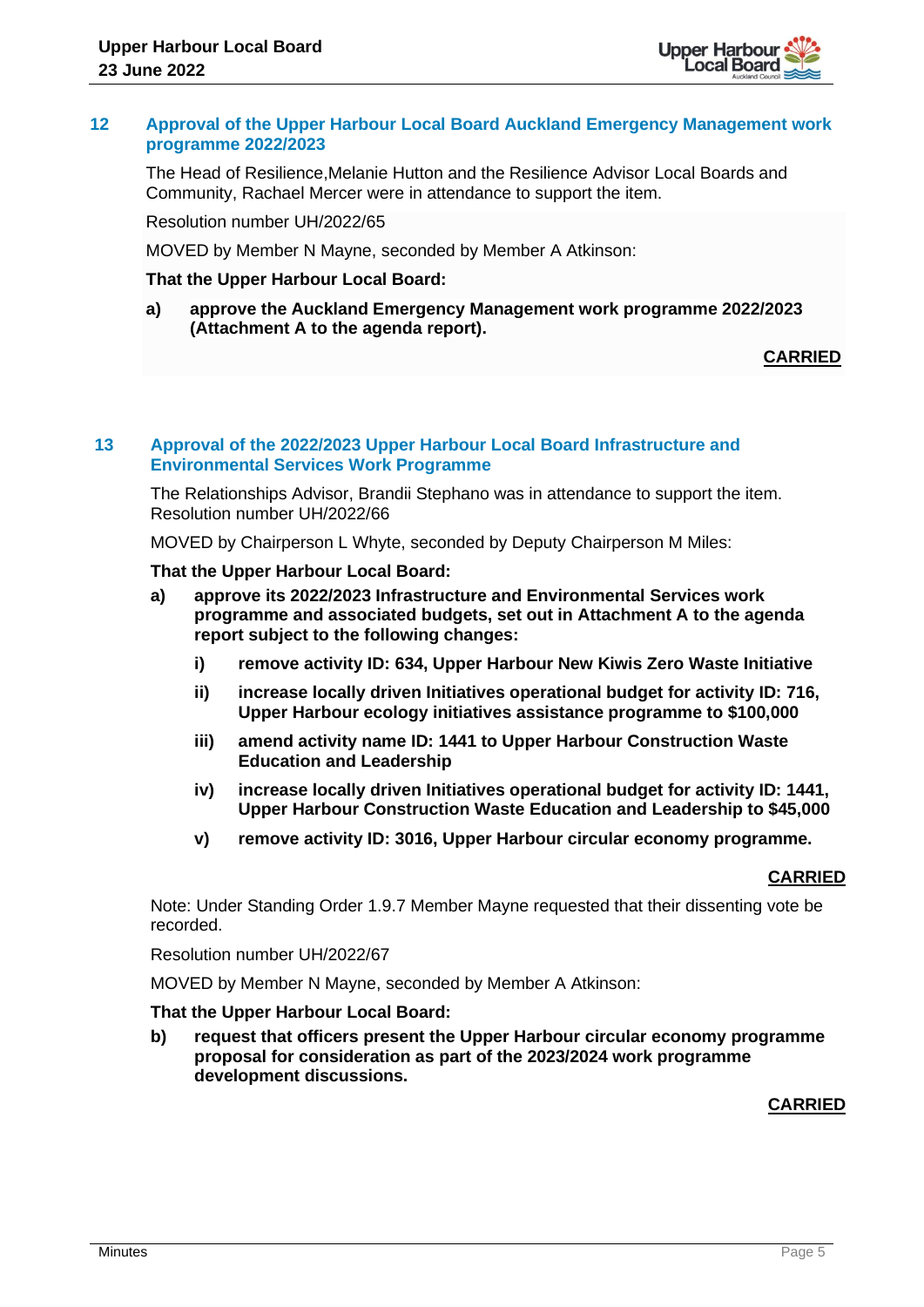

Resolution number UH/2022/68

MOVED by Chairperson L Whyte, seconded by Member U Casuri Balouch:

## **That the Upper Harbour Local Board:**

**c) request that officers present the previously supported Industrial Pollution Prevention programme proposal for consideration as part of the 2023/2024 work programme development discussions.**

# **CARRIED**

## Resolution number UH/2022/69

MOVED by Chairperson L Whyte, seconded by Member N Mayne:

## **That the Upper Harbour Local Board:**

- **d) approve in principle the 2023/2024 Infrastructure and Environmental Services work programmes as set out in Attachment A to the agenda report subject to the following changes:**
	- **i) remove activity ID: 634, Upper Harbour New Kiwis Zero Waste Initiative**
	- **ii) remove activity ID: 3016, Upper Harbour circular economy programme.**

**CARRIED**

#### Resolution number UH/2022/70

MOVED by Chairperson L Whyte, seconded by Member N Mayne:

## **That the Upper Harbour Local Board:**

**e) note that the indicative programmes and budgets for 2023/2024 are subject to change, and will be confirmed on an annual basis through the approval of the respective work programmes**

# **CARRIED**

## **14 Approval of the 2022/2023 Upper Harbour Local Board Customer and Community Services work programme**

The Senior Local Board Advisor, Heather Skinner, the Manager Local Board Financial Advisors, Mark Purdie and members of the Integration Team were in attendance to support the item.

Resolution number UH/2022/71

MOVED by Chairperson L Whyte, seconded by Deputy Chairperson M Miles:

## **That the Upper Harbour Local Board:**

- **a) approve the 2022/2023 Customer and Community Services work programme and its associated budget as set out in Attachment A to the agenda report, with the following changes:**
	- **i) approve new project in the Connected Communities – Community Delivery programme as follows:**

**Activity Name: Support for community-owned halls - Upper Harbour Activity Description: Hobsonville Hall Society Incorporated receive funding contribution for insurance covering the Hobsonville Hall Activity Benefits: Hobsonville Hall Society Incorporated receives support that enables the Hobsonville Hall building to be accessible to the local community**

**Amount: \$3,000 locally driven Initiatives operational budget**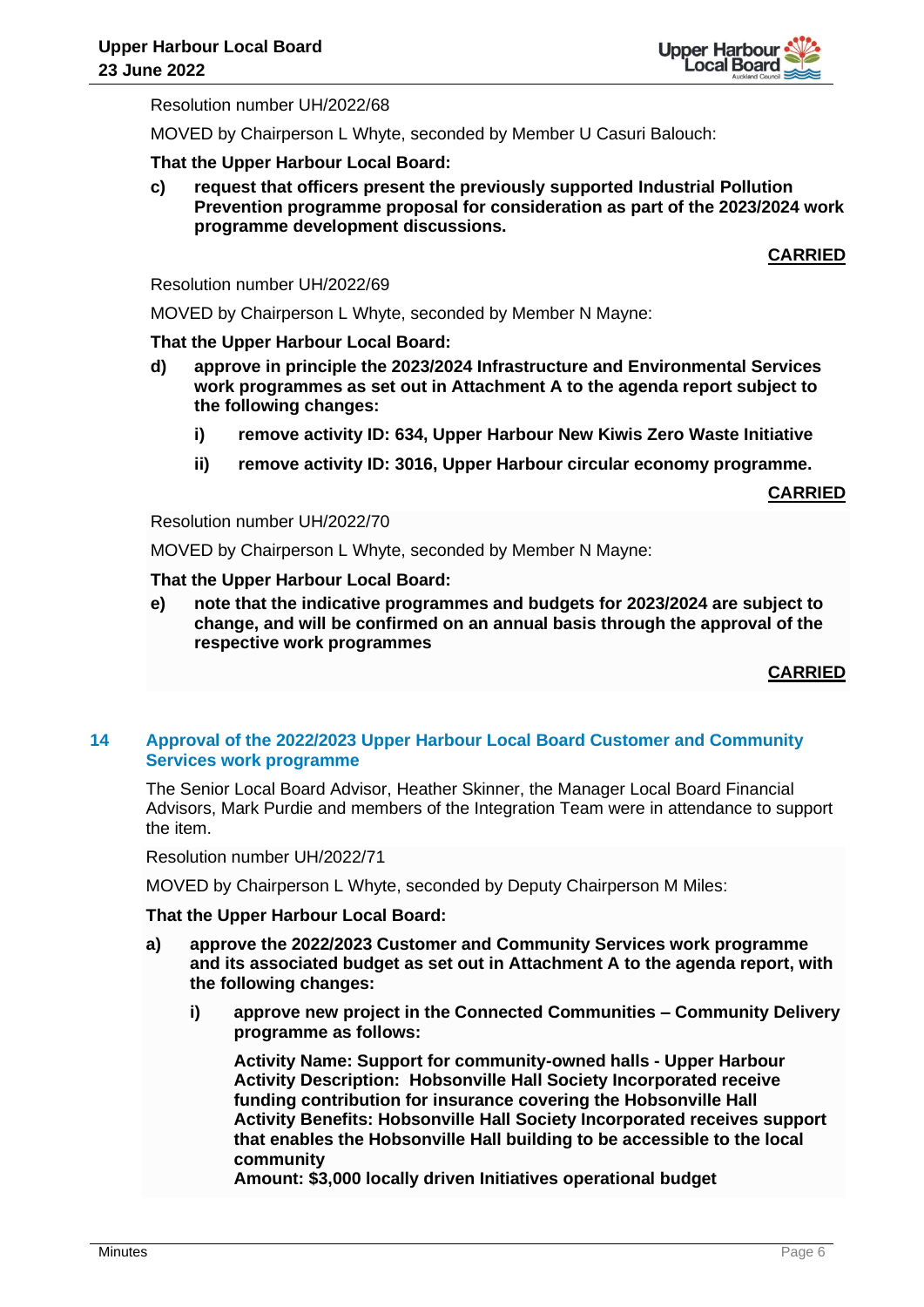

- **ii) approve new project in the Connected Communities – Community Delivery programme as follows: Activity Name: Diversity and Inclusion: Ethnic communities Activity Description: Fund community organisations to enable ethnic community participation and programmes delivery Activity Benefits: Residents from immigrant and ethnic communities have a strong sense of connection, belonging, safety and wellbeing Amount: \$10,000 locally driven initiatives operational budget iii) increase locally driven Initiatives operational budget for activity ID: 410, Community Grants to \$111,069 iv) amend activity description for activity ID 2878, Legacy Rates Grants ' Noncontestable rates remission funding for 2022/2023 and in principle for 2023/2024 to be reviewed before 2024/2025 aligned with the adoption of the 2023 Local Board Plan. Rate remission recipients: Greenhithe Residents Ratepayers & Community Hall Association Incorporated , The Scout Association of New Zealand, The North Shore Golf Club Incorporated' v) amend activity description for activity ID: 405, Access to community places Upper Harbour, to include 'investigate opportunities to provide community access to the "Albany Hut" at R21 Library Lane' vi) note that the funding for activity ID: 1467, Upper Harbour Indoor Court Detailed Business Project, will be released in a phased manner per agreed milestones as the project progresses vii) amend activity description for activity ID: 2989, Whenuapai Park Service Guidance to include 'investigation of interim public access to local parks at Trig and Spedding Roads prior to development' viii) amend activity description for activity ID: 3510, Online walking guide, to include Business North Harbour Business Improvement District as a specific catchment ix) amend further decision points for activity ID: 27866, Install drinking fountains, to seek feedback from local board on design options prior to implementation at a workshop b) request activity ID: 3498 "Funding review for Upper Harbour community-led facilities" be delivered by no later than quarter three 2022/2023 to allow for consideration of review findings in the 2023/2024 work programme discussions c) note that there may be minor changes to year one of the 2022/2023 Local Board Customer and Community Services work programme, and other changes in years 2 and 3 which are approved in principle, due to Annual Budget decisions affecting capital budgets and that changes required will be discussed and reported to the local board early in the new financial year. d) note that in the 2022/2023 Capital Work Programme, projects that are 'like for like' renewals, have no further decision points other than for those specifically indicated in the programme, instead the local board will provide direction on high level designs for implementation at a workshop. e) approve in principle the 2023/2024 Customer and Community Services work programme (Attachment A to the agenda report), noting that the LDI Opex allocations will be balanced to budgets in the associated future years' work programme with the following changes:**
	- **i) approve new project in the Connected Communities – Community Delivery programme as follows:**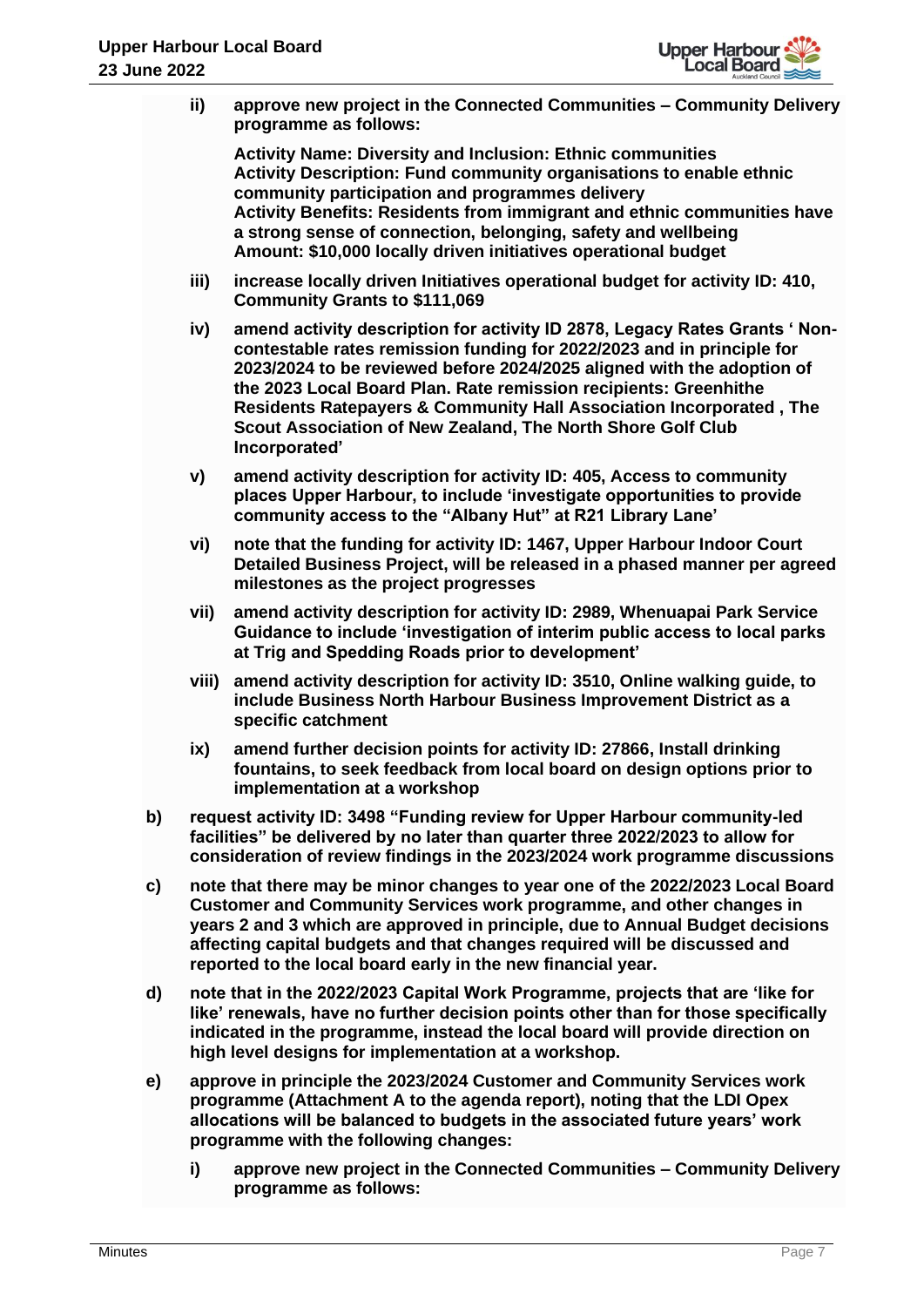

**Activity Name: Support for community-owned halls - Upper Harbour Activity Description: Hobsonville Hall Society Incorporated receive funding contribution for insurance covering the Hobsonville Hall Activity Benefits: Hobsonville Hall Society Incorporated receives support that enables the Hobsonville Hall building to be accessible to the local community**

**Amount: \$3,000 locally driven Initiatives operational budget**

**ii) approve new project in the Connected Communities – Community Delivery programme as follows:** 

**Activity Name: Diversity and Inclusion: Ethnic communities Activity Description: Fund community organisations to enable ethnic community participation and programmes delivery Activity Benefits: Residents from immigrant and ethnic communities have a strong sense of connection, belonging, safety and wellbeing Amount: \$10,000 locally driven Initiatives operational budget**

- **f) approve in principle the 2024/2025 Customer and Community Services - Community Facilities only work programme (Attachment A to the agenda report), noting that the LDI Opex allocations will be balanced to budgets in the associated future years' work programme.**
- **g) approve the Risk Adjusted Programme projects identified in the 2022/2023 Customer and Community Services work programme (Attachment A to the agenda report).**
- **h) provide feedback for consideration by the Parks, Arts, Community and Events Committee on projects funded from the Landslide Prevention, Local Parks and Sports Field Development budgets in Attachment D to the agenda report as follows:**
	- **i) support activity ID 29151, Observation Green – develop neighborhood park with budget of \$860,000 as part of the Growth Programme**
	- **ii) support activity ID 16182 Scott Point – develop sustainable sports park (stage 1a) with budget of \$18,564,830 as part of the Growth Programme**
	- **iii) support activity ID 30455 Scott Point – develop sustainable sports park (stage 1b) with budget of \$11,900,000 as part of the Growth Programme**
	- **iv) support activity ID 20709 Upper Harbour implement actions from the Greenways Plan with budget of \$1,415,000 as part of the Growth Programme**
	- **v) support activity ID 31939 Barbados Reserve Unsworth Heights – install retaining wall with budget of \$100,000 as part of the Landslide Prevention Programme**
	- **vi) support activity ID 31943 Fernhill Reserve – landslide prevention with budget of \$370,000 as part of the Landside Prevention Programme**
- **i) note that funding for the Coastal Renewals, Landslide Prevention, Local Parks and Sports Field Development budgets is subject to approval by the Parks, Arts, Community and Events Committee.**

**CARRIED**